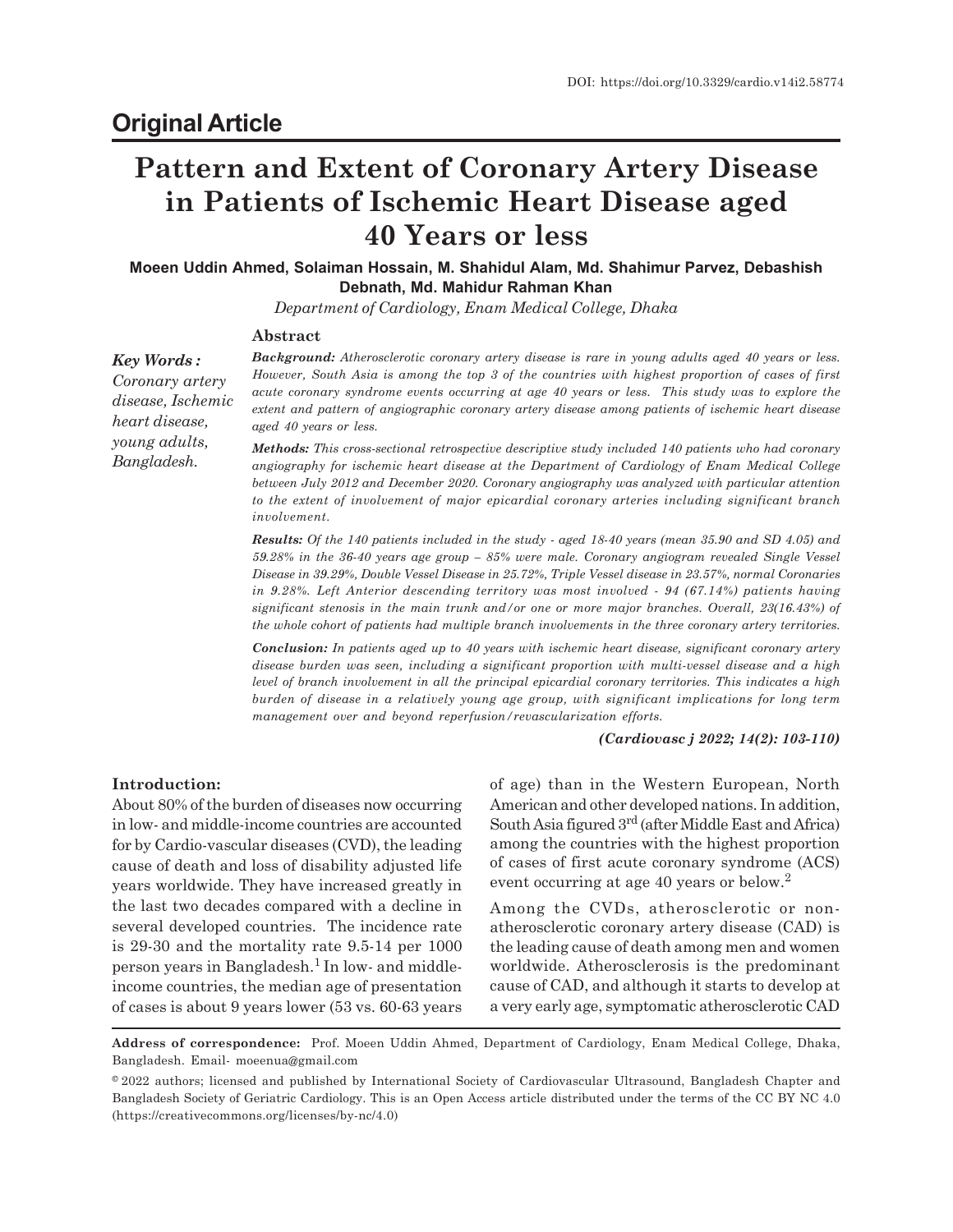and ACS are rarely seen in adults less than 40 years of age, accounting for 8.9% of them (in South Asia geographical region) and 10.6% (among ethnic South Asians irrespective of geographical location).<sup>2,3</sup> CAD occurring in adults at or below 40 years of age is variously termed CAD in the young, premature CAD etc.,<sup>4</sup> and accounts for 0.4-19% of all ACS cases.<sup>5</sup> Premature CAD is a growing problem, occurring in even younger adults and although the prognosis is not as adverse as in the older adults – has profound lifelong consequences on their active lifestyle, including effects on psychosomatic well-being as well as grave socioeconomic impacts.

There is a growing body of evidence to suggest that CAD in young adults from the Indian subcontinent might be altogether a "different beast",<sup>6</sup> presenting relatively early and have more extensive CAD compared to comparable age groups of other ethnic origin. Incidence of CAD in young Indians ranges from 12-16%, which is higher than any other ethnic groups, $7$  therefor need a different set of guiding principles in addition to the classical approach for its clinical and epidemiological assessment and management strategy.

There have been some studies exploring the risk factor profile and extent of coronary artery involvement in these young adults in Bangladesh. But the topic needs further study, because of its emergence as a growing problem. The present study explores the extent and pattern of angiographic CAD in young adults presenting with ischemic heart disease and at a tertiary care hospital in a sub-urban setting.

## **Methods:**

This is retrospective cross-sectional observational analysis was carried out in patients treated between July 2012 and June 2020 at the Department of Cardiology of Enam Medical College Hospital, Savar, Dhaka. 140 patients admitted into the CCU and Cardiology facility of the hospital with the diagnosis of definite or probable stable ischemic heart disease and or ACS and had coronary angiograms (CAG) to document their coronary artery disease were included in the final analysis. Patients who were treated but did not undergo CAG were excluded. Recorded detailed clinical history and findings and pre-angiogram data sheets were consulted and used to record diagnosis, past medical history (prior history of stable IHD, ACS and/or Coronary interventions) and risk factor profile, including any history of drug addiction/ substance abuse.

Further investigation reports obtained as per our departmental standard protocol were also consulted. Self reported age in completed years were recorded and verified by NID cards. Angiograms were performed using the standard protocol by two of the authors and analyzed individually followed by collation between the two performing cardiologists, using the on-board Quantitative Coronary-angiographic Analysis softwares of the two angiogram machines (Infinix 8000V, Toshiba Corporation, Tokyo, Japan; and Bransist Alexa C12, Shimadzu Corporation, Kyoto, Japan). In cases doubt, the two performing cardiologists reviewed the CAG jointly and reports were finalized based on consensus.

All epicardial major coronary arteries and their primary branches with a diameter of >1.5 mm by QCA were included into analysis.<sup>8</sup> Stenosis and plaques visible on angiography were analyzed using the on board native QCA programs of the angiography machines. Lesion severities were graded as: >50% stenosis as significant, >25-50% stenosis as insignificant, and <25% stenosis as minor. Three coronary artery territories were defined – Left Anterior Descending (LAD), Left Circumflex (LCX) and Right Coronary (RCA); for convenience, Ramus Intermedius artery was included in the LCX territory.

Data were recorded and analyzed using the IBM SPSS Statistics Version 25. Discrete variables were reported as numbers and percentages, whereas continuous variables were reported as mean, median and standard deviations.

# **Results:**

Of the 140 patients included in this study 119 (85%) were male and 21 (15%) were female. Just over 59% (89 patients) were in the 36-40 years age group while slightly over 39% were in the 26-35 years age range, with only 2 patients (1.43%) below 25 years of age. The youngest patient was aged 18 years. Mean age of the cohort was just below 36 years (Mean 35.90, SD 4.05 years) (Table I).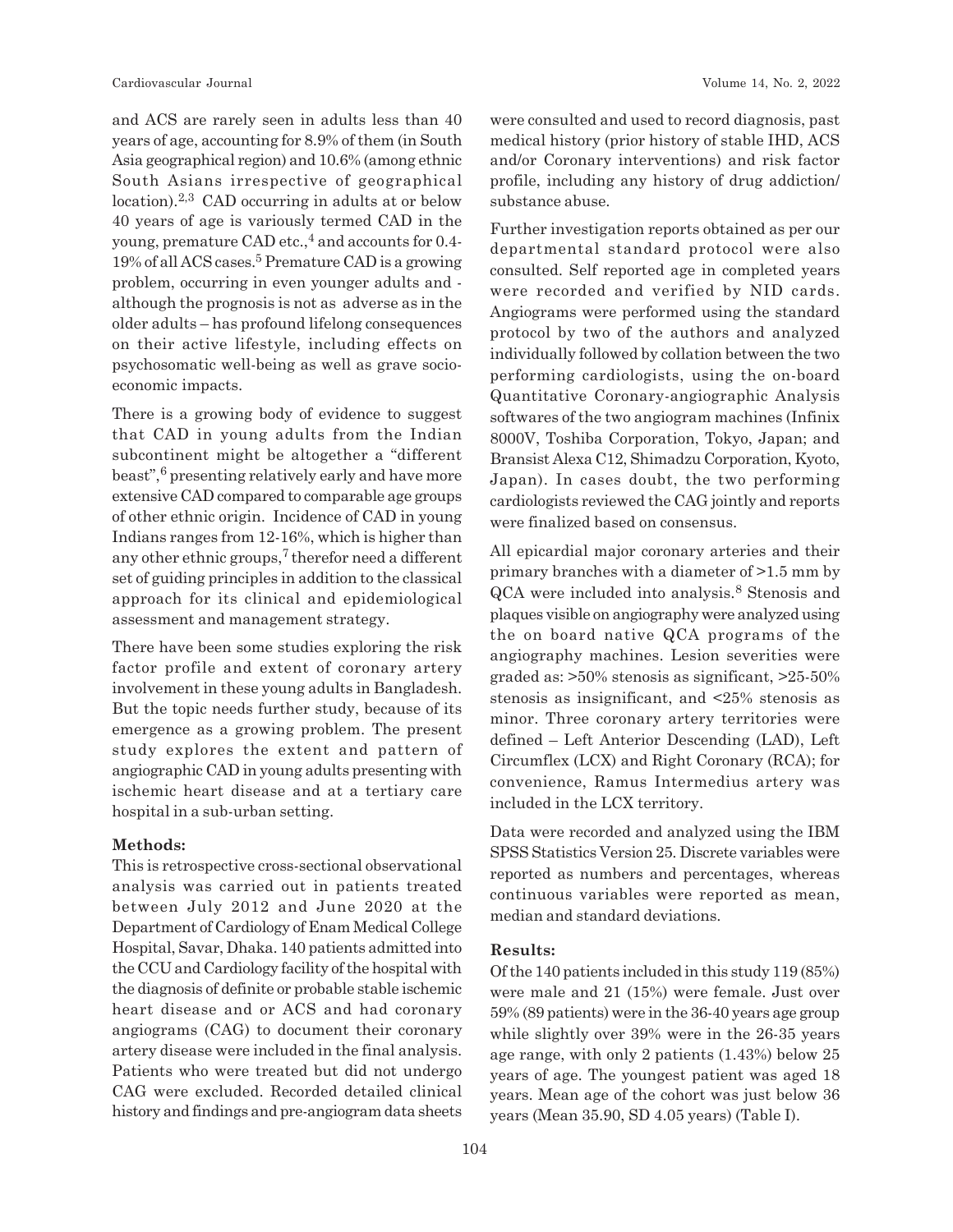| Sl. No                                   | Characteristics                     | Value            |  |
|------------------------------------------|-------------------------------------|------------------|--|
| Age (years) Range                        |                                     | $18 - 40$        |  |
|                                          | $Mean \pm SD$                       | $35.90 \pm 4.05$ |  |
| $Sex - M: F (no; %)$                     |                                     | 119(85%):21(15%) |  |
|                                          | Diagnosis (No; $\%$ )               |                  |  |
|                                          | i. Acute Myocardial Infarction (MI) | 97 (69.28)       |  |
|                                          | ST Elevation MI (STEMI)             | 80 (57.14)       |  |
|                                          | With prior MI                       | 04(4.86)         |  |
|                                          | Non-ST Elevation MI (NSTEMI)        | 17(12.14)        |  |
|                                          | With prior Stable Angina            | 02(1.43)         |  |
|                                          | ii. Stable Angina                   | 28(20.00)        |  |
|                                          | With prior STEMI                    | 13(12.14)        |  |
|                                          | <b>NSTEMI</b>                       | 04 (04.86)       |  |
|                                          | iii. Unstable Angina                | 05(3.57)         |  |
|                                          | With prior MI                       | 02(1.43)         |  |
|                                          | iv. Others                          |                  |  |
| Heart Failure                            |                                     | 10(7.15)         |  |
|                                          | With prior MI                       | 03(2.14)         |  |
| Arrhythmia                               |                                     | 02(1.43)         |  |
|                                          | With Prior MI                       | 01(0.71)         |  |
| Prior Percutaneous Coronary Intervention |                                     | 01(0.71)         |  |
| Elective                                 |                                     | 05(3.57)         |  |

**Table I** *Characteristics of the patients (N=140).*

Indications for CAG were a mix of ACS, stable ischemic heart disease and screening for possible causes of other symptoms (Table I). A total of 130 (92.85%) had CAG consequent to an ACS – 80 (57.14%) with ST segment elevation MI (STEMI), 17(12.14%) with non-ST segment elevation (NSTEMI) and 05(3.57%) with Unstable angina (UA) – while 28 (20%) had Stable Angina Pectoris. Overall, 90.56% of patients had a history of MI, acute or prior. Rest of the patients (10, 7.15%) had CAG as screening for other presentations of suspected ischemic origin - e.g., arrhythmia (2 patients, 1.43%), heart failure (3 patients, 2.14%), non-specific chest pain with or without positive Exercise Tolerance Test (5 patients, 3.57%). One patient had recurrent ischemic symptoms with prior history of Percutaneous Coronary Intervention (PCI). Thirty-three (23.57%) of the patients also had a prior history of old or recent (< 4 weeks old) myocardial infarction.

# **Coronary Angiographic Findings:**

Coronary angiography revealed significant CAD in 124 (88.58%) and insignificant or no CAD in 16  $(11.42\%)$  patients, with 03  $(2.14\%)$  of them found to have MINOCA (Myocardial Infarction with No Obstruction on Coronary Angiography). Fifty-five (39.29%) had Single Vessel CAD, with Left Anterior Descending having the highest frequency (37, 26.39%). Multivessel disease occurred in 69 (49.29%) of patients - 36 (25.72%) had Double Vessel CAD and 33 (23.57%) had Triple Vessel CAD (Table II). In the double vessel disease category, the combination of Left Anterior Descending (LAD) and Left Circumflex Artery (LCX) Disease had the highest frequency (18 patients, 12.86%), the combination of LAD and Right Coronary Artery (RCA) being the next commonest (11 patients, 07.86%).

Distribution and Pattern of CAD: Analysis of the distribution and pattern of coronary artery lesions revealed significant Left Main Coronary Artery (LMCA) involvement in 02(1.43%) patients and an insignificant lesion in 01(0.71%) more.

The LAD Artery disease was the commonest – 112 (80.00%) patients having at least one lesion, 94 (67.14%) of them having significant stenosis in at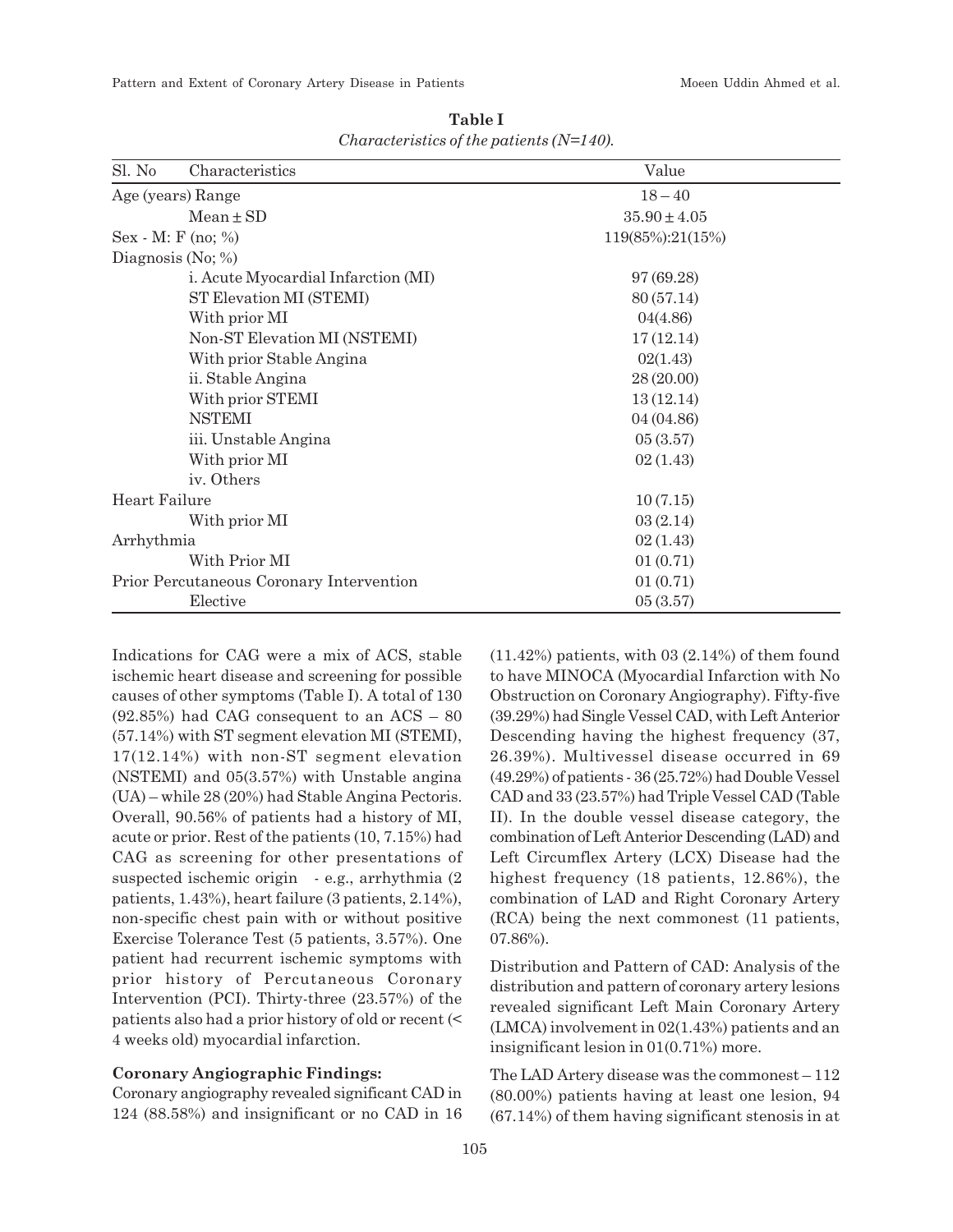least the main trunk and/or one or more of the major branches. Forty-eight (34.28%) had the main trunk involvement only, while 30(21.43%) had a combination of main trunk with one Diagonal branch stenosis. Significant multiple branch involvement along with a LAD trunk lesion was seen in 10 (7.14%). Isolated Diagonal branch stenosis was seen in 04 (2.86%) patients only, and Septal branch involvement was seen in 09 (6.43%) patients, but none as isolated disease. Of note, while isolated arterial lesions were seen in 52 (37%), involvement of multiple arteries of the LAD territory was quite high (42, 29.99%).

Involvement of the RCA territory was next commonest, although significant stenoses were present in comparable numbers of patients – 59 (42.14%) in LCX vs. 57 (40.71%) in RCA territory.

In the LCX territory, a single arterial involvement was seen in 50 (35.71%) patients, 45 (32.14%) being significant stenosis – 25 (17.86%) with main trunk, 15 (10.71%) with Obtuse Marginal branch and 05(3.57%) with Ramus Intermedius lesions. Multiple artery involvement in the LCX territory were seen in 14 (10%) patients. In addition to the 25 patients with significant main trunk disease mentioned above, 13 (9.19%) had branch disease in combination with main trunk lesion. Again, a significant number had multiple arterial disease in the LCX territory, although the proportion was lower than in the LAD territory (52/42 vs. 45/14).

In the Right Coronary artery (RCA) territory, of the 57 patients with significant disease, 41 (29.29%) had a single artery involvement – 34 (24.29%) with main trunk and 07 (5.00%) with one of the major branches (Posterior Descending artery, Posterior Left Ventricular Branch or Right Ventricular Branch). Multiple artery involvement was seen in 16 (11.42%) patients – all having a combination of main trunk disease with one or more of the major branches. Three (2.14%) patients had diseases of the main trunk and all 3 major branches. Here again, a lesser but significant proportion (16 out of the 57) of patients with significant stenosis had multiple artery involvement.

It is to be noted that, minor or insignificant disease were also noted - most commonly in the RCA (22,15.72%), followed by LAD (18, 12.86%) and lastly LCX (13, 9.28%) territories – alone or with significant stenosis.

| Extent                                |    | No<br>Percent |  |
|---------------------------------------|----|---------------|--|
| Single Vessel Disease                 | 55 | 39.29         |  |
| Left Anterior Descending Artery (LAD) | 37 | 26.39         |  |
| Left Circumflex Artery (LCX)          | 06 | 4.30          |  |
| Right Coronary Artery (RCA)           | 12 | 8.60          |  |
| Double Vessel Disease                 | 36 | 25.72         |  |
| LAD+LCX                               | 18 | 12.86         |  |
| LAD+RCA                               | 11 | 07.86         |  |
| LCX+RCA                               | 07 | 05.00         |  |
| Triple Vessel Disease                 | 33 | 23.57         |  |
| Normal or Near Normal                 | 13 | 9.28          |  |
| <b>MINOCA</b>                         | 03 | 2.14          |  |

**Table-II** *Extent of Coronary Artery Involvement (N=140).*

MINOCA = Myocardial Infarction with Nonobstructive Coronary Arteries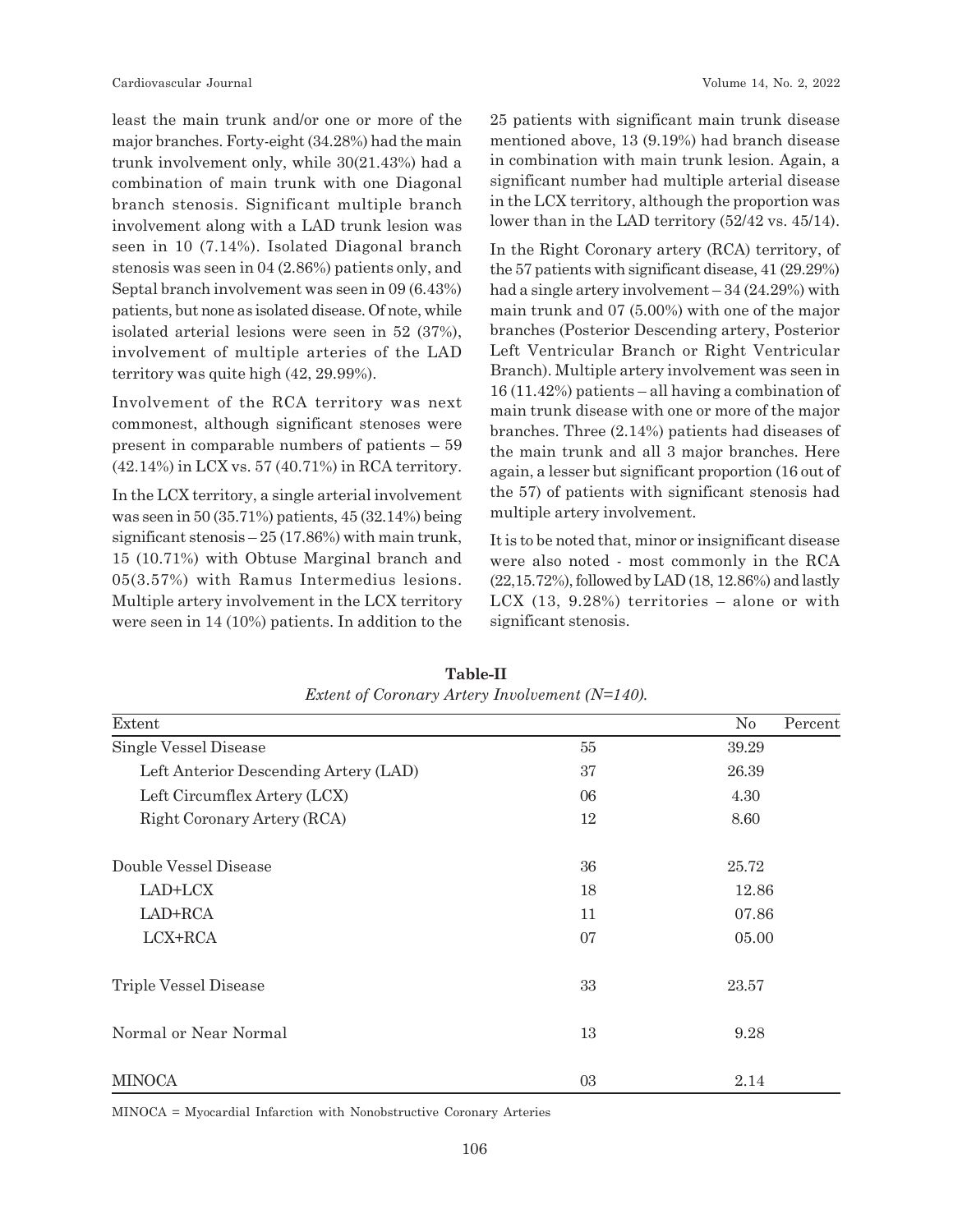| Coronary Artery                       | No     | Percent  |
|---------------------------------------|--------|----------|
| Left Main Coronary Artery (LMCA)      |        |          |
| Minor Disease                         | 01     | 0.71     |
| Significant Stenosis                  | $02\,$ | 1.43     |
| Left Anterior Descending (LAD) Artery | 112    | 80.00    |
| Minor Disease                         | 09     | 6.43     |
| Insignificant Stenosis                | 09     | 6.43     |
| Main Trunk                            | 07     | 5.00     |
| Diagonal Branch                       | 02     | 1.43     |
| Significant Stenosis                  | 94     | 67.14    |
| Main Trunk Only                       | 48     | 34.28    |
| Diagonal branch Only                  | 04     | $2.86\,$ |
| Trunk & Septal Only                   | $02\,$ | 1.43     |
| Trunk & Single Diagonal Only          | 30     | 21.42    |
| Trunk & Multiple Diagonals            | 03     | 2.14     |
| Trunk, Septal & Diagonal              | 07     | 5.00     |
| Left Circumflex (LCX) Artery          | 72     | 51.42    |
| Minor Disease                         | 08     | 5.71     |
| <b>Insignificant Stenosis</b>         | 05     | 3.57     |
| Main Trunk                            | 03     | 2.14     |
| Any Major branch only                 | 02     | 1.43     |
| Significant Stenosis                  | $59\,$ | 42.14    |
| Main Trunk Only                       | 25     | 17.86    |
| Ramus Intermedius (RI) Only           | 05     | 3.57     |
| RI & Obtuse Marginal branch           | 01     | 0.71     |
| Obtuse Marginal branch Only           | $15\,$ | 10.71    |
| Trunk & Single OM branch              | 09     | 6.43     |
| Trunk & Multiple OM branches          | 04     | 2.86     |
| Right Coronary Artery (RCA)           | 79     | 56.43    |
| Minor Disease                         | 18     | 12.86    |
| Insignificant Stenosis - Trunk only   | 04     | 2.86     |
| Significant Stenosis                  | 57     | 40.71    |
| Trunk Only                            | 34     | 24.29    |
| One of the Major branches* only       | 07     | 5.00     |
| Trunk & one of the major Branches     | 08     | 5.71     |
| Trunk & two or more major branches    | $05\,$ | 3.57     |
| Trunk & all three major branches      | 03     | 2.14     |

**Table-III** *Distribution and Pattern of Coronary Artery Lesions (N=140).*

# **Discussions:**

In this study we have shown the extent and pattern of coronary artery disease among young patients aged 40 years or less with ischemic heart disease with or without complications.

Males represented 85% of this cohort. This is consistent with the INTERHEART study, which

showed that the proportion of male cases were highest in regions with younger age of presentation of first ACS- 85% of them in South Asia and 86% in the Middle East, compared to 68-74% in Western regions including Europe, and 70 % in China. In Bangladesh, the rates previously found were similar (80%, and 78.30%).<sup>4, 9</sup> The proportions of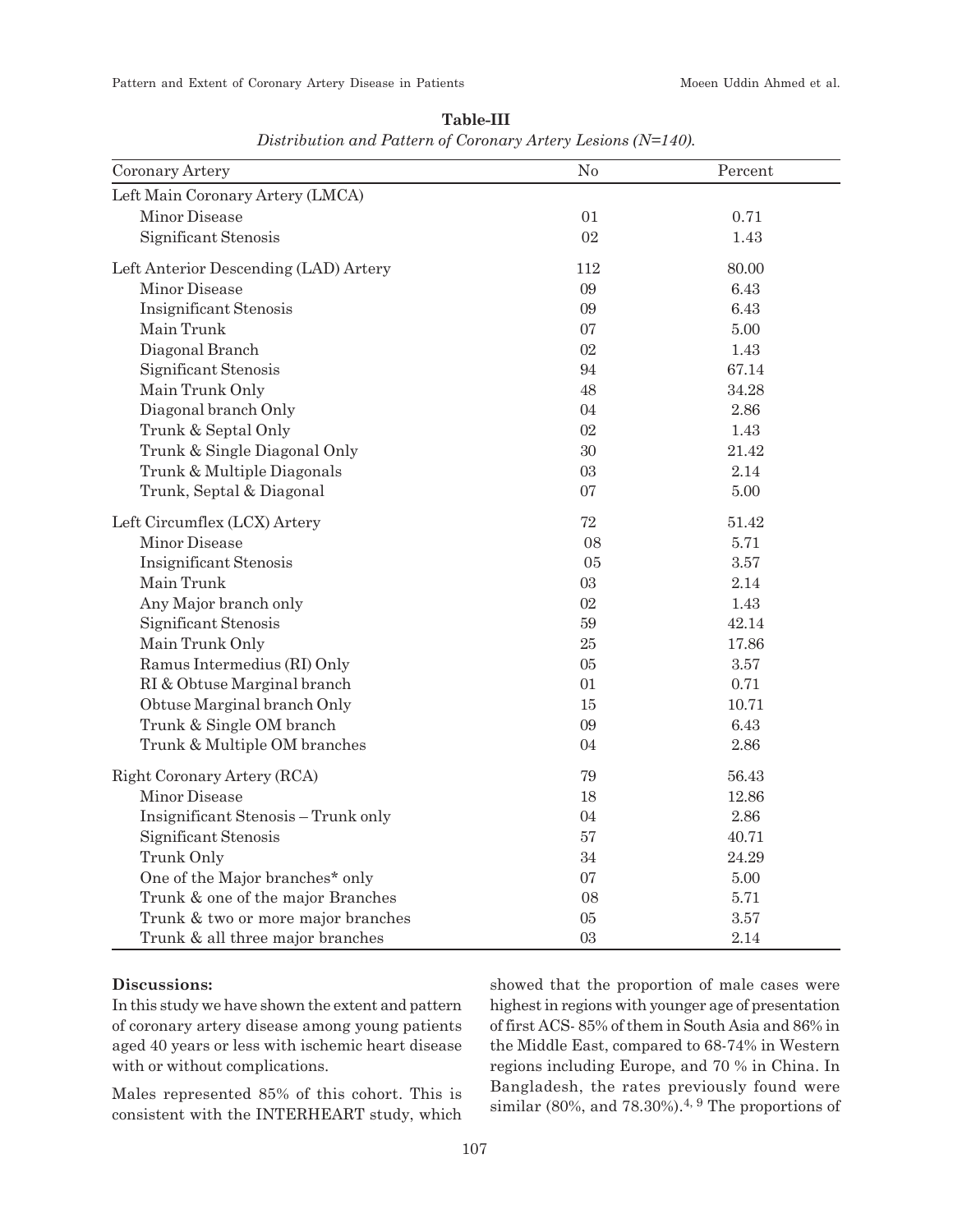males in similar studies in the subcontinent showed 87.5, 85.3 and 96% males in India,  $^{7,10,11}$ and 84% males in Pakistan.<sup>3</sup> Studies on patients of similar age to the current study in more developed countries show values of 89.8% of males in a Taiwanese study $^5$  and 86.2% in Poland. $^{12}$  All these data uphold the INTERHEART observation, namely that CAD presenting in young adults is more common among males compared to older patient populations.

Extent of CAD: Analysis of the extent coronary artery disease on CAG (Table III) revealed that the majority had Single vessel (SVD) involvement (39.29 %); Double Vessel Involvement (DVD)was found in 25.72% patients, while Triple Vessel involvement (TVD) was seen in a surprisingly high proportion of patients –23.57%. Only 11.42% of our cohort had normal or near normal findings on CAG. These values differ significantly from previous reports from Bangladesh in two respects, namely normal coronary arteries were found in 18 to 25 % of patients in the age category of the current study, while Triple vessel disease was found in 8.3 and 18% of the patients<sup>4, 9</sup> - values noticeably lower from the current study. The finding of Single and Double vessel Disease in the present study was comparable to previous reports (42-48.3% and 18.3-22% respectively). Recent studies from the subcontinent show that, in Pakistan the results are comparable – 39, 22, 12 and  $28\%,^3$  and  $50, 20.8, 18$  and  $11.2\%$  <sup>13</sup> respectively for SVD, DVD, TVD and Normal, while in India, the corresponding figures were 66, 22.32 and 11.61% for SVD, DVD and TVD respectively<sup>7</sup>. In a study from Nepal, the corresponding figures were 30.27, 13.76, 11.92 and 11.92 % for SVD, DVD, TVD and Normal Coronaries, respectively<sup>14</sup>. In a recent study form Taiwan, the frequencies were 37.1, 17.6 and 16.7% respectively for SVD, DVD and TVD leaving 28.6% as normal.<sup>5</sup> A similar study from Korea showed 48.4% having SVD, 11.4% having DVD and less than 5% as having TVD, leaving around  $36\%$  as normal.<sup>15</sup> A study from Poland revealed 61.9% as having SVD and 34.7% having multivessel (DVD and TVD) disease, with 37.1% of the possible CAD patients turning out to have normal CAG, and 16.9% of ACS patients having normal CAG findings.12 In our study involving almost entirely of a high-risk group of patients with definite IHD, there was a comparatively higher number of TVD patients and a low number of Normal CAG findings. A recent review, however, reported that in young adults, normal CAGs are found in 10-21% of patients,  $16$  which matches the findings of normal or near normal CAG in our patients.

In previous two relevant reports from Bangladesh, involvement of LMCA, LAD, LCX and RCA were found to be 6, 38, 36 and 40 percents<sup>4</sup> and 0,33.3, 30, and 31.7 percents<sup>9</sup> respectively. In our study, LMCA disease was found in 1.43%, LAD involvement was relatively high compared to the above studies at 67.14%, while LCX and RCA involvement were comparable at 42.14% and 40.71% respectively. Studies from other subcontinental countries show similar results  $-0$ , 74.40, 44.25 and 47.54% respectively from Nepal<sup>14</sup> and 2, 68.7, 34.7 and 34.85 respectively from India10; moreover, results from more developed Asian country are also comparable - 1.7, 79.2, 44.4 and 53.4% respectively from Taiwan<sup>5</sup>. With respect to Double Vessel diseases, data from the subcontinent are scarce. However, results two similar studies show that the combinations of LAD+LCX, LAD+RCA and LCX+RCA occurred at 12, 6.7 and 4% respectively in a study from Odisha, India10 composed exclusively of acute coronary syndrome patients, while another study from Nepal among patients exclusively of acute myocardial infarction but to a slightly higher age group of up to 45 years, the incidences were 18.4, 10.7 and 7.6% respectively for combined LAD+LCX, LAD+RCA involvement. Our findings among patients with a similar clinically identified ischemic heart disease patients are comparable (LAD+LCX 12.86%, LAD+RCA 7.86%, LCX+RCA 5%) to the above findings.

Coronary angiography in young patients is not done routinely, and is almost exclusively driven by significant clinical events, and reveal an alarming level coronary artery disease burden in terms of extent and severity of involvement. Studies with detailed analysis of the specific secondary arterial/ epicardial major branch involvement among the three principle coronary artery trunks are hard to come by. We attempted such a detailed analysis because it can be done with ease and furnishes a broader perspective on coronary artery lesion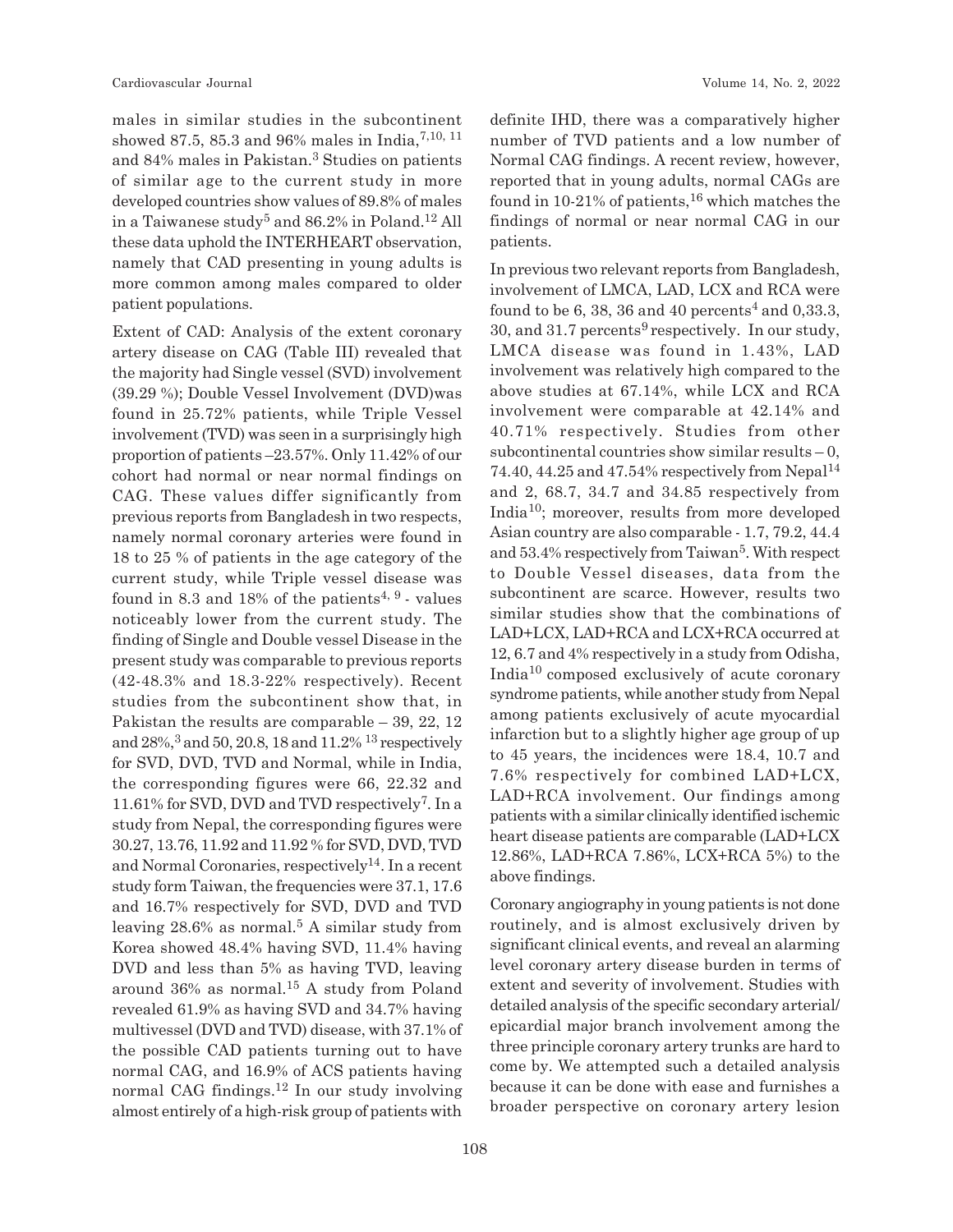distribution relevant to decisions regarding the immediate as well as long term management of such patients. In our study, we found a significant level of involvement of major (i.e., luminal diameter > 1.5 mm) branches in all three of the coronary artery territories. In the LAD territory, of the 94 patients with significant disease, 46(48.94%) had one or more branch involvement along with main trunk disease; and among these 46, overall distribution of disease was as follows - Septal branches in 9(6.43%), Diagonal branches in 40(28.56%) and multiple branches in 10(7.14%) patients. In the LCX territory, of the 59 patients with significant stenosis, 34 (56%) had branch disease while 25(42.37%) had main trunk involvement only. Of these branch lesions, 20(14.28%) of the overall cohort had branch lesions only – 15(10.71%) in OM branch and 05(3.57%) in Ramus Intermedius branch. Multiple branch involvement was seen in 05(3.57%) and branch along with main LCX trunk involvement in 13(9.29%) patients. The RCA territory had major side branch involvement in 23(40.35%) of the 57 patients with significant disease  $-07(5%)$  with one branch only, 08(5.71%) with multiple major branches and a total of 16(11.42%) having one or more major branch involvement along with a main trunk lesion. Overall, 23(16.43%) of the whole cohort of patients had multiple branch involvements in the three coronary artery territories. It may be mentioned that insignificant stenosis (25 to <50% diameter stenosis) was also seen in any of the main coronary artery trunks in 14(10%) patients and any of their branches in 04(2.86%) of patients, while minor (<25% diameter stenosis) was seen 36(25.71%) patients, most commonly in the RCA territory -18 patients (12.86%).

The clinical implication of such widespread disease among such a young age group of ischemic heart disease patients has important prognostic implications. For example, in the Validation of the Residual Syntax Score Study, a residual SYNTAX (rSS) score of 4 or more – indicating incomplete revascularization and left-over stenosis outside the scope of coronary intervention or bypass surgery – was associated with higher 5 year cardiovascular and all-cause mortality and morbidity,18 and has been shown to have high morbidity and mortality even on extended follow up of up to 10 years,  $19a$ 

109

fact especially relevant to the young patients of our study. In a recent report of STEMI patients undergoing primary percutaneous coronary intervention, even in single vessel coronary artery disease patients, a residual SYNTAX score of 0-7 and >7 was seen in 27.6% and 6.7% patients respectively, suggesting a significant burden of leftover lesions. The study found a significantly higher adverse cardiovascular morbidity and mortality among both groups compares to patients with 0 rSS score over a follow up period of over 4 years.<sup>20</sup> Furthermore, the presence of insignificant and minor atherosclerotic plaques suggest that associated microvascular diseases cannot be ruled out altogether in these 73 (52.14%) patients with multiple lesions overall. Considering the young age of the patients in this study, the long-term adverse morbidities and increased mortalities will have devastating effects on their personal as well as the families and have a large toll on the society. Taken together, these imply that in addition to maximizing revascularization efforts, further longterm follow-up, enhanced and intensified medical management are mandated, in addition to efforts for earlier detection and primary prevention efforts on a large scale.

#### **Conclusion:**

Coronary artery disease is a growing problem worldwide and is becoming so in the subcontinent too. More patients in the younger age groups are presenting with ischemic heart disease and are discovered to have significant as well as widespread coronary artery disease, portending grave adverse prognosis and burden on society because of the longer life ahead of them. Greater efforts and broader long-term strategies are required over and beyond reperfusion/ revascularization in this young age group.

# **Limitations of the study:**

Our study included only 140 patients; larger studies with pooled data from the different tertiary centers caring for young CAD patients are needed. We did not attempt any physiological study on the coronary lesions for decision regarding significance of borderline lesions. We did not use any profession QCA software for our angiographic analysis. The visual and native quantitative analysis programs on board the angiography machines also may have confounded our analysis.